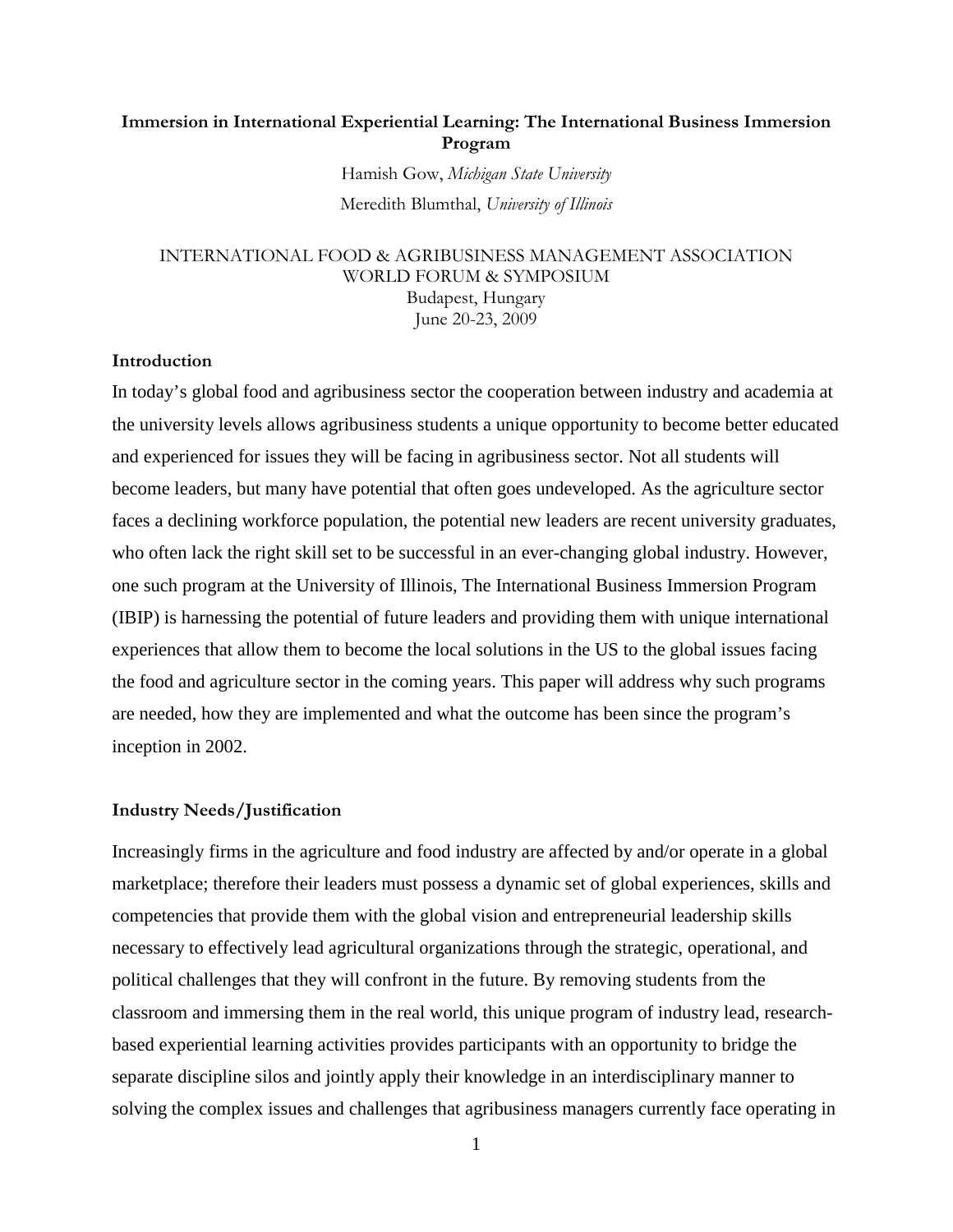today's global business environment. The goal of this program is to begin developing the next generation of globally literate entrepreneurial leaders who "hit the real world running" with a "can do" attitude; leading the Illinois and US agriculture sectors into the future.

This global entrepreneurial leadership gap is partly a historical consequence of the protective, regional commodity roots that have dominated our agriculture system for the past hundred years or so. Within this system, in the past, leaders have been less concerned about competitive issues beyond their local competitors who operate with the same immediate business environment and produce similar products. Globalization however has swiftly changed the competitive landscape within which food and agricultural firms now operate: increased access to global capital markets, reduced barriers to trade and investment, and increased penetration and diffusion of foreign capital and technology has resulted in dramatic production and consumption shifts worldwide. New entrants can now swiftly, decisively, and unexpectedly overwhelm traditionally, "protected" markets with either lower cost substitutes and/or more technologically advanced alternatives. This is occurring at an ever increasing rate. These substitutes and alternatives are increasingly being produced in Asia and in Latin America with Western capital and technology, traditionally the competitive advantages of the US and European firms. Consequently, senior executives across the agri-food industry have repeatedly articulated and stressed the need to be able to recruit students out of innovative global leadership development programs designed to develop the "new" breed of global entrepreneurial leaders.

### Challenge: Global Relevance and Experiential content

Since the 1980s, the concept of experiential learning has spread throughout academic settings from small elementary schools to major U.S. colleges and universities. Where traditional education places all its emphasis on the instructor, providing information at the time of evaluation, experiential learning is an active learning process of direct experiences and focused expression of the knowledge gained. In other worlds, experiential learning takes students beyond the classroom to gain real-world application of the learning in a real setting.

The International Business Immersion Program meets an industry need by providing a unique experiential learning opportunity, immersing participants in the critical cross-cultural, cross-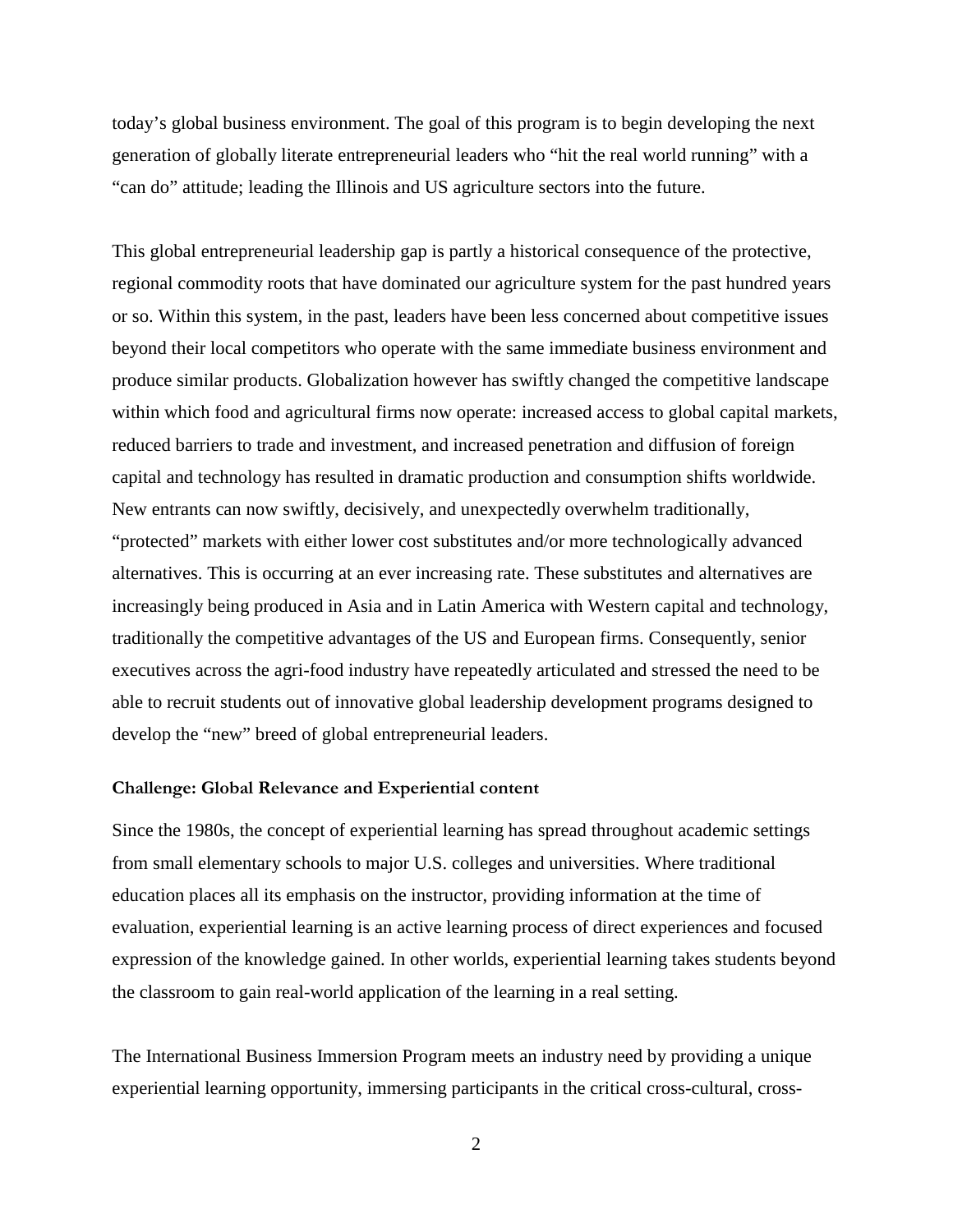functional, and cross-regional issues that span international food marketing channels. Contextually grounded in the real world, participants examine, analyze, and evaluate the complex issues and challenges that international agribusiness leaders and managers face along the entire international food marketing channel from raw materials origination in an Illinois farmer's field to foreign food consumption.

The experiential nature of the IBIP program continues to challenge the frames of reference of participants by exposing them to cultural experiences abroad, and facilitating visits to firms abroad providing them with the opportunities to experience first-hand the challenges that global industries face. The relevant issues facing the region of focus are organized in the classroom thematically. For example, in Europe, the challenges of the changing consumer are addressed under the theme "Firm, Channel, and Industry Dynamics within the European Agri-Food Sector" and in Brazil, the issues of market liberalization were addressed, "Responses to Market Liberalization and Reform in Brazil: The Conflicts between Big Business, Poverty, and the Environment."

### **Transformational Learning: Completing the learning circle**

The basis of all educational institutions is the teaching mission. It is the responsibility of educators to not only transfer knowledge to students, but also to engage them to think critically, develop decision-making skills, improve communications skills, and to acquire and refine leadership skills. According to Mezirow, "We do not make transformative changes in the way we learn as long as what we learn fits comfortably in our existing frames of reference." (1997). The IBIP program implements active learning experiences, case studies, problem solving and capstone experiences that challenge students' frames of reference.Upon the beginning of the following semester, students are brought back to the classroom to "close the learning circle" by reflecting and rewriting on their experiences. "Writing" is not always defined in traditional terms, as participants must use multiple forms of media, writing and video in particular, to provide critical reflections of assumptions and validating contested beliefs through discussions and taking action on one's reflective insight (Mezirov, 1997).

The leaders of today's global agribusiness need skill critical skill sets that far exceed the traditional managerial, functional, and regional skills possessed by these leaders and executives; instead the new global business environment requires that these leaders gain an integrated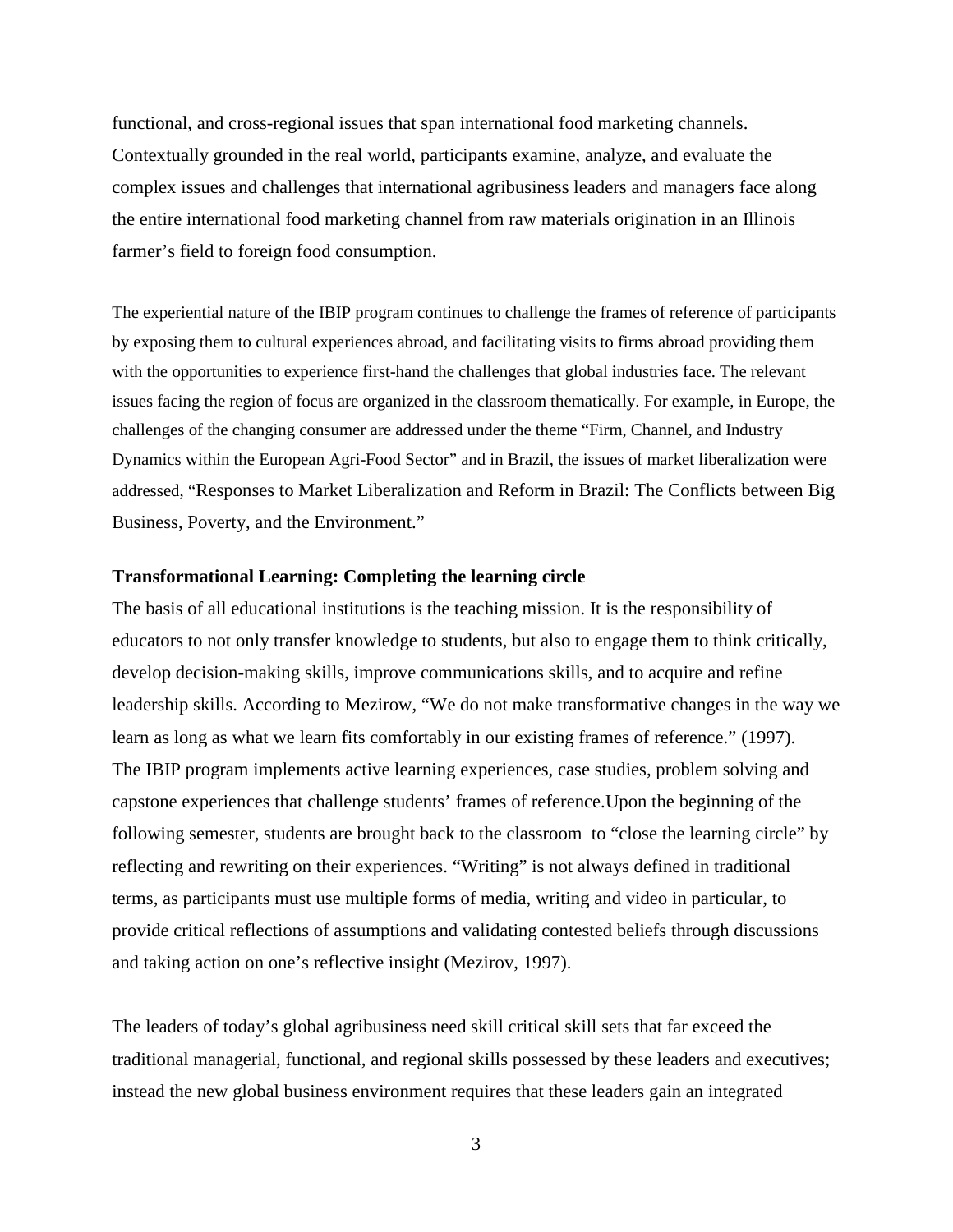grounding in the critical cross-functional, cross-cultural, and cross-regional issues and skills that span the global food system to complement and enhance their traditional way of thinking.

### **Industry/Academia Partnership: How does it work?**

The International Business Immersion Program is a cooperative effort between Industry and Academia to prepare the future global leaders in the food and agribusiness sector. The support by multinational corporations provides much needed funding to develop and implement this type of programs. Industry is willing to contribute because they value the experiences students' gain, not just in learning about globally relevant issues, but the global exposure that students have to their firms and their supply chains. Participants see first-hand the vast depth of the program's corporate partners, who are often household names in agriculture. This exposure allows students to gain a broader understanding of the businesses that the IBIP corporate partners are involved in, and what their long-run opportunities can be within such firms. This type of experience is unique and invaluable in today's agribusiness sector, which is facing decline numbers of new graduates.

Additionally, the interdisciplinary nature of the IBIP program provides firms an opportunity to interact with a diverse group of student backgrounds, essentially presented to them on a silver platter. The end goal of both parties is an employment opportunity; the student at the end of their academic career and the firm, to employ an IBIP student, who is more likely to stay with the firm longer than the rest and has had invaluable experiences that allow them to have a better understanding of the food and agriculture sector. Furthermore, students with more tradition business backgrounds often discover a world of employment opportunities within the agriculture sector that were not obvious to them before their participation in the IBIP program.

# **Academic Freedoms?**

This nature of the industry-corporate relationship does not restrict academic freedoms for faculty and students because the relationship benefits both parties: For the students and faculty, the ease at which access is gained to top level executives is tremedous. Additionally, corporate partners are engaged and involved in the planning process, helping the faculty and staff in the search and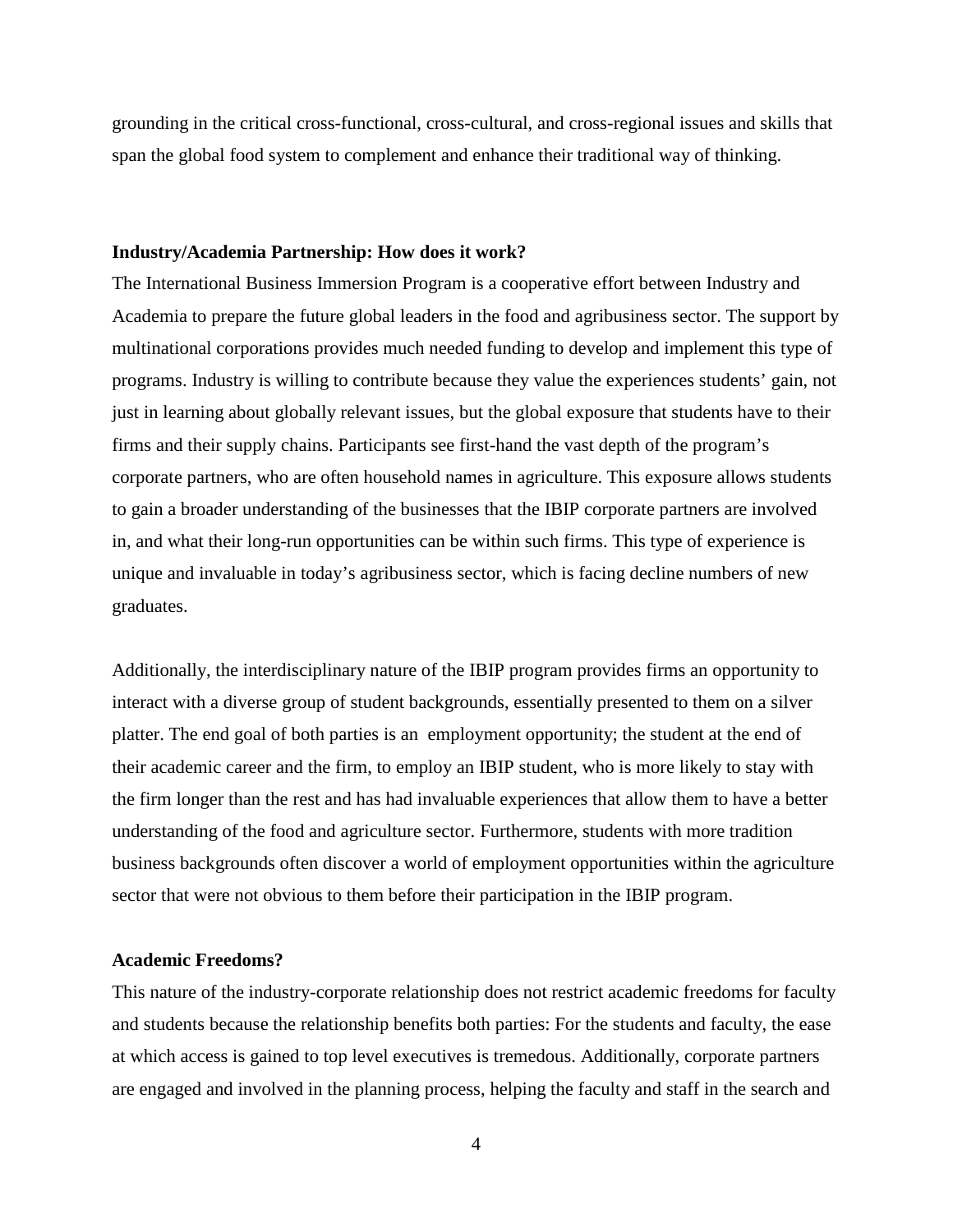scanning process, reducing wasted time and efforts in identifying appropriate site visits and executives that meet the program goals. Additionally, working with US multinational agribusiness firms often means there are several different opportunities to interact with corporate partners abroad, from a variety of locations and division, again allowing students to experience the depth of involvement of these firms globally. For example, in Europe ADM has trading facilities in Rolle, Switzerland, Cocoa processing facilities in Koog, the Netherlands as well as operates and owns Europoort west of Rotterdam in the Netherlands, allowing multiple sets of opportunity for interaction with the agribusiness sector and aiding in the logistical ease of developing an overseas immersion trip.

Other sectors and firms outside corporate partners are also included, especially when they provide forward and backward linkages within a supply chain sector. Often these firms are also willing to provide in-kind support. These firms are relevant and important because they illustrate the appropriate linkages within a supply chain, providing participants with holistic view of a supply chain and its actors.

## Impact/Results (People & Quotes)

Throughout the in-class learning process and experiential learning in out of class situations abroad in Europe, the opportunity to interact with firms and managers allows students to improve their conversation and interview skills putting them more at ease when speaking with executives. Those skills, and the business experiences will eventually be used in interviews and social and business situations and into employment. The results are illustrated below.

"IBIP has proved to be an untraditional class that offers students a chance to gain a new perspective on the world. Outside the US, people and businesses operate differently to adapt to their environment. After being to both Europe and Brazil, I have seen the true meaning of this. After going on the trips, I have changed my perspective on how I view things, especially in a business sense. Because of the trips I feel that I was given an step-up from other students in getting a job and understanding my job once I start working." D. Ahearn, 2006

"The IBIP to Europe and Brazil helped me break out of my narrow Illinois perspective about agriculture. Before I participated in the IBIP, I thought that the United States dominated all facets of agriculture. One week after I returned from Europe, I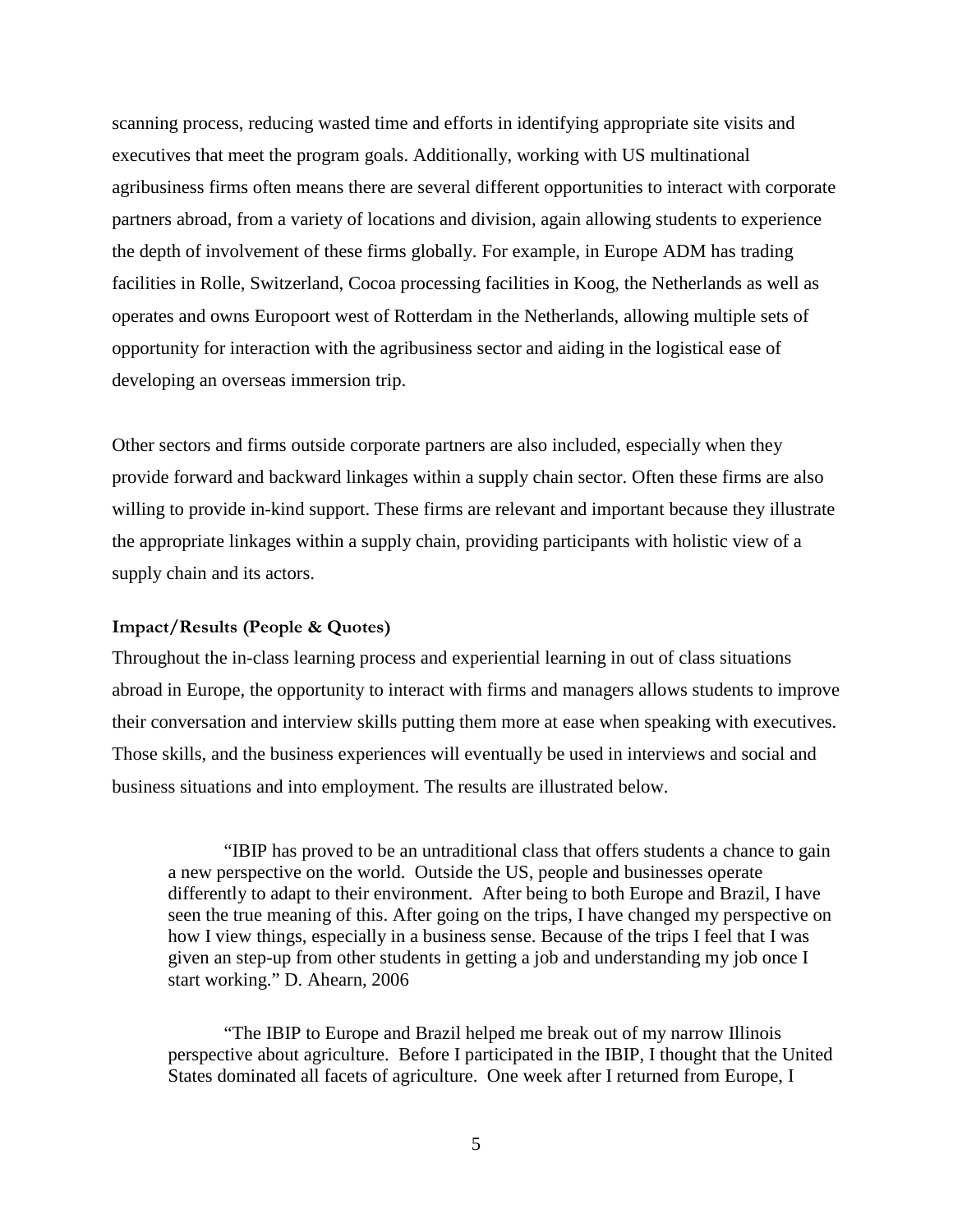started my career as a Client Service Specialist with ADM. As I begin my career, I realize that I have more professional tools than the other trainees." –M. Cox, 2006

"Personally and academically, the International Business Immersion Program pushed me outside of my comfort zones. I met new people and learned to work with different personalities, experienced new cultures, and produced some of my best work during this class. The growth from these experiences is unparalleled during my college experience and I am so glad to have had this opportunity." M. Janci, 2007

"The IBIP program really showed me how science and business in the real world connect. It made me realize that in the real world, you have to be able to interact with people from all fields to have a successful company and to respect their opinions and try to understand what they are talking about. I do not think the university does a good job of integrating different fields as it is once you get out of college. Here at U of I, there is a pretty distinct line between business majors and science majors. Rarely is there any interaction between the two groups, but the IBIP program helped bridge that gap for me." –A. Thornton, 2007

"Not only was I culturally and emotionally changed for a lifetime – I learned more about business and professionalism from the International Business Immersion Program than I have in an entire college career. Mainly because I am a firm believer that experiential learning is really the most effective way to gain knowledge and ultimately be successful." –J.Becker, 2008

"The experiences on our trip with companies, professors, and locals taught me an un-measurable amount about myself, the working world, and of course the global agricultural industry." M.Biegel, 2008

The IBIP program not only challenges students, but it helps set them above their peers and provides them with experiences that help them become successful in the workplace.

"I now have a full time job as an environmental scientist for ENSR- an environmental/engineering consulting firm. Even though I'm not in a 'business' profession, my interviewers were very interested in learning about IBIP and why an environmental scientist would be interested in such a program. When I explained the IBIP program to them and how I understand that ENSR is indeed a business (not just out to save the world as many environmentalists are), they were thoroughly impressed, and I was told that this definitely helped get me the job! Interviewers for other jobs were also very interested and impressed with the program. So thank you! It was a very worthwhile program and definitely a resume booster!" A. Thornton, Europe 2007